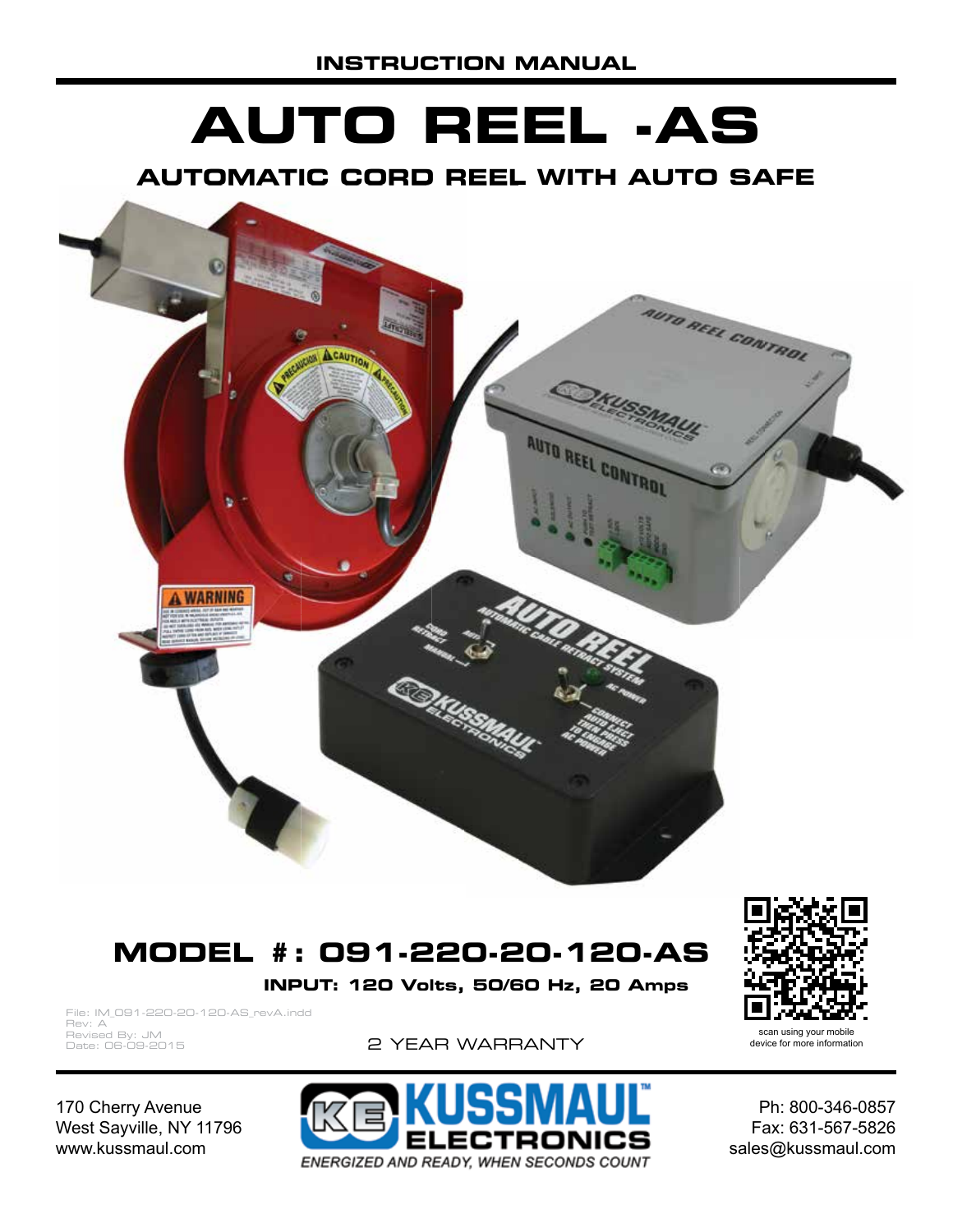# **INTRODUCTION**

The Model 091-220-20-120-AS Auto Reel with Auto Safe is a manual extension, spring retract reel containing a 45 foot long, 3 wire cable. The unit is designed to be either ceiling or wall mounted to provide single phase, 120 volt / 20 ampere power to ambulances, fire trucks, service vehicles and other emergency vehicles. Usually used with a vehicle mounted Auto Eject, the Auto Reel automatically retracts the vehicle's shoreline (power cable, mains cable) to remove it from the floor and eliminate the tripping hazard of loose cord. Automatic retraction occurs whenever the load current through the Auto Reel drops to zero either due to an automatic ejection of the shoreline by the Auto Eject, or by a manual disconnect initiated by the vehicle's operator. In addition, the Auto Reel with Auto Safe disconnects power from the shoreline to eliminate any shock hazard from a severed or wet power cord.

# **SYSTEM DESCRIPTION**

The Model 091-220-20-120-AS Auto Reel with Auto Safe consists of 3 major components:

- **I. Auto Reel Cord Windup**
- **II. Auto Reel Control Box**
- **III. Auto Reel Remote Panel**

#### **I. Auto Reel Cord Windup**

The Cord Windup is a commercially available spring retract cord reel modified with an electromechanical release. In Manual mode operation, the operator manually pulls on the shoreline to extend it slightly longer than required to reach the vehicle. When released, the cord retracts slightly to a stop. The spring inside the Cord Windup is extended, and then held in position by a "cam" and "locking pawl". To fully retract the cord, the operator pulls the cord further and then releases it to wind up the cord. This type of mechanism is simple, robust and widely used. In Auto mode an electromechanical hold and release is used to eliminate the requirement of pulling the cord to initiate the windup sequence. Refer to System Description III concerning Auto and Manual mode selection.

#### **II. Auto Reel Control Box**

The Control Box consists of the following electronic components to sense and operate the Auto Reel:

- a. Low voltage power supply for the logic functions.
- b. High voltage power supply to operate the rewind solenoid.
- c. Current detector to sense when the shoreline is disconnected from the vehicle.
- d. A microcontroller to control the solenoid voltage and timing.

#### **III. Auto Reel Remote Panel**

The Remote Panel is the operator interface for the Auto Reel with Auto Safe, and provides the Auto Safe feature. It contains an LED indicator, and two toggle switches. The Selector Switch allows for selection of the automatic or manual modes of operation for cord retraction. While the Selector Switch is in the Auto mode, after the shoreline is connected to the vehicle, the Momentary Engage Switch enables the Auto Safe and supplies AC power to the vehicle. The LED labeled "AC POWER" will illuminate when Auto Safe has been enabled. The Auto Safe feature provides safety for operators and those working around the high power shoreline cable—disconnecting power from the shoreline to prevent electrical hazards from a severed or wet power cord.

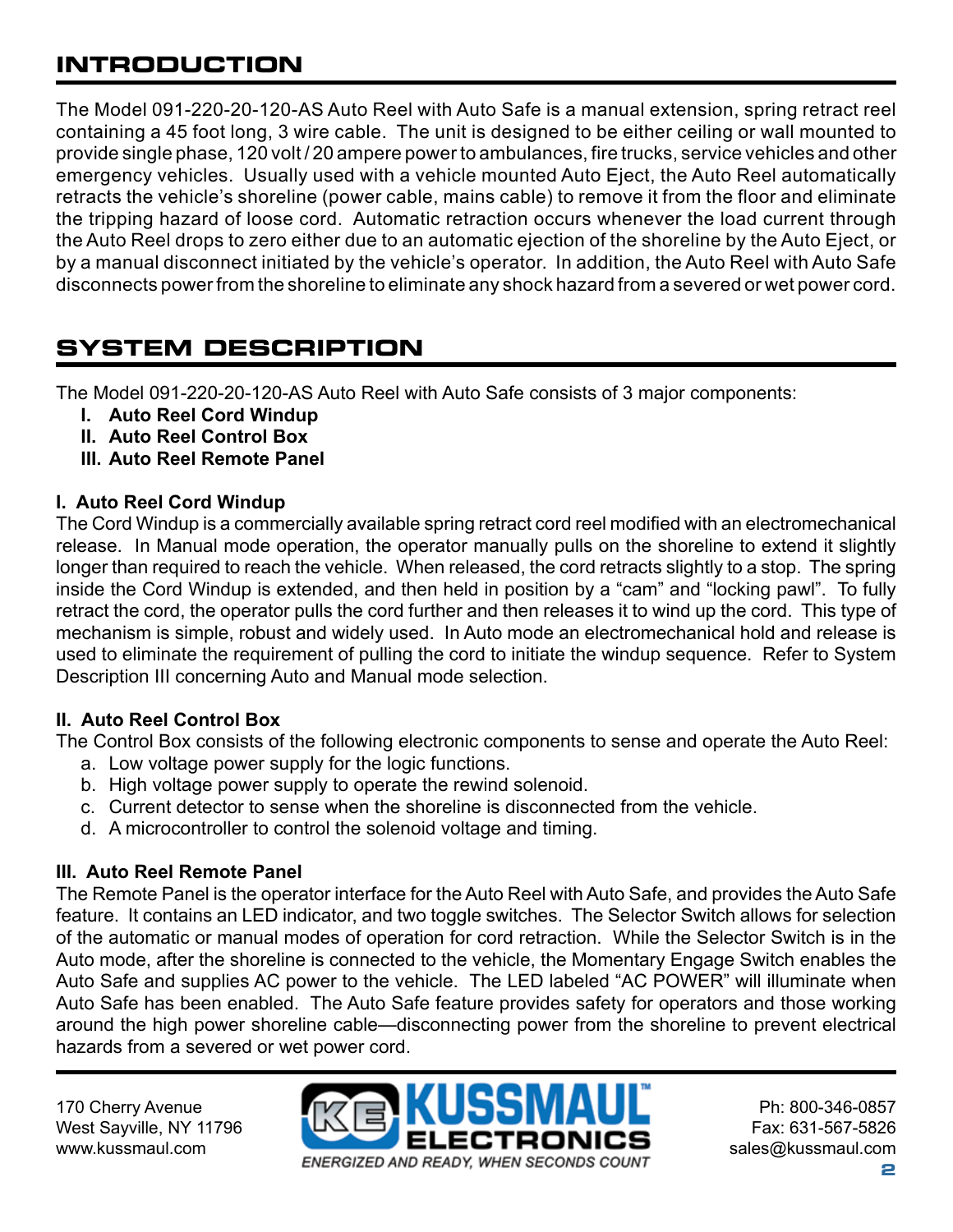# **OPERATION**

The Auto Reel coils up your vehicle shoreline cable with torque supplied by a spring. To supply power to the vehicle, the operator grasps the Shoreline Connector on the Cord Windup, and draws out a sufficient length of shoreline cable so that the connector can be plugged into the vehicle and the lock on the Cord Windup is engaged. The operator enables the Auto Safe by depressing the Momentary Engage Switch on the Remote Panel, which will illuminate the LED labeled "AC POWER" on the Remote Panel. This closes the Remote Panel relays to supply AC power to the vehicle and illuminate the LED labeled "AC OUTPUT" on the Control Box. The vehicle receives power, and its battery charger and other loads are energized.

When the vehicle is equipped with an Auto Eject, the driver needs to only start the engine. Engine starting will automatically disconnect the shoreline, dropping the current on the shoreline to zero. With the Selector Switch on the Remote Panel in Auto Mode, electronics in the Control Box monitor this current. The sudden decrease of current energizes a solenoid which moves the locking pawl to permit the spring to retract the shoreline cable. The cable retracts until it encounters the Cord Stop that limits the amount of cable wound on the Cord Windup.

With the Remote Panel in Auto mode, the rewind spring is unlatched whenever the current from the shoreline is interrupted. This is the normal mode of operation. During servicing and maintenance it may be desirable to remove the shoreline from the Auto Eject without winding up the cable. This is done by selecting Manual mode instead. Refer to Installation Wiring Diagram I & II.

> **NOTE:** There must be a minimum 0.050 ampere load on the vehicle in order for the Auto Reel to operate

# **WIRING**

Mount the Auto Reel to a sturdy structure either by a ceiling mount or a wall mount. Be certain that when extended, the shoreline reaches the intended destination on the vehicle. The shoreline must be extended by manually pulling it slightly further than the required length so that sufficient length remains to reach the vehicle—without being pulled taut when the spring mechanism retracts to the locked position.

Mount the Control Box in a convenient location close to the Cord Windup, then:

- 1. Be certain that the LED indicators on the Control Box are visible for installation and troubleshooting.
- 2. Wire the A.C. Input on the Control Box to provide 120 volts, 20 amperes from a dedicated 20 ampere circuit breaker.
- 3. Connect the Reel Connection plug from the Cord Windup to the Reel Connection input on the Control Box.
- 4. Wire the Solenoid Release Signal, 2 wires, from the Cord Windup to the Control Box.
- 5. Wire the Control Wiring, 4 wires, from the Remote Panel to the Control Box. Refer to Installation Wiring Diagram I & II.

This completes the wiring of the Cord Windup, Control Box, and Remote Panel Assemblies.

170 Cherry Avenue West Sayville, NY 11796 www.kussmaul.com

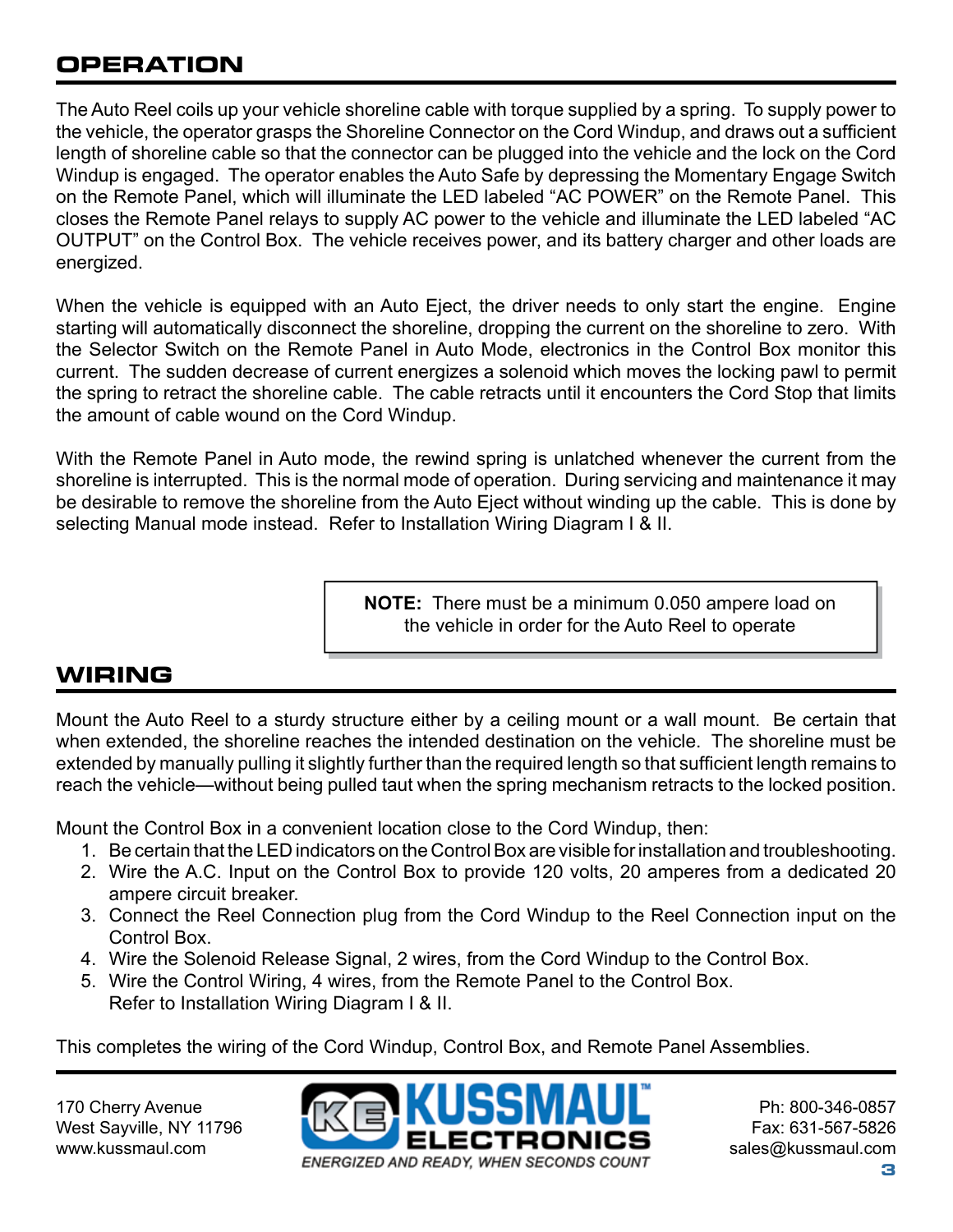# **INSTALLATION WIRING DIAGRAM**

#### **I. Auto Reel Cord Windup & Auto Reel Control Box**

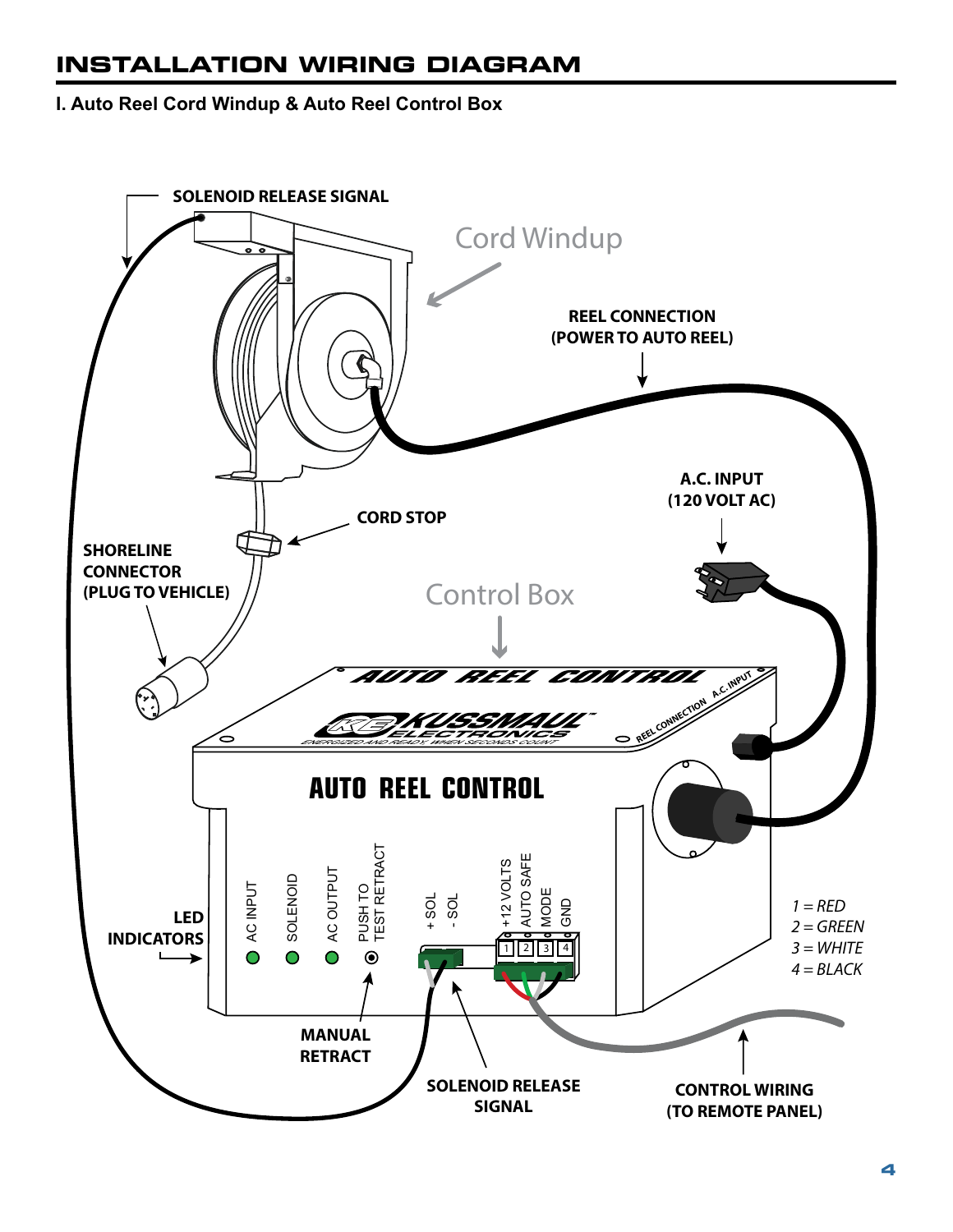## **INSTALLATION WIRING DIAGRAM**

**II. Auto Reel Remote Panel**

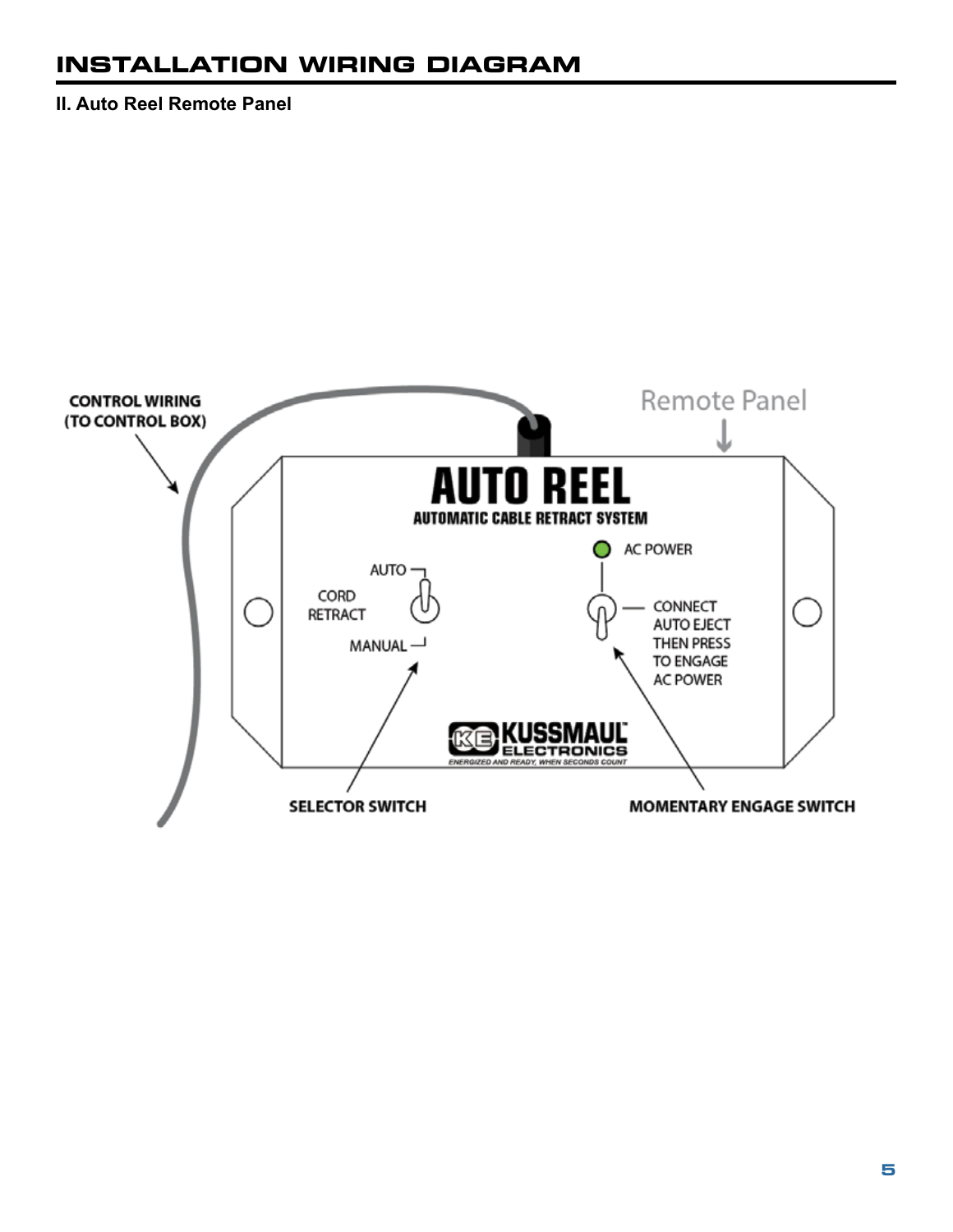# **TESTING**

#### **Preliminary Test**

- 1. Perform a visual inspection checking that all mounting fasteners are securely tightened and that wiring is in accordance with the wiring diagrams. Refer to Installation Wiring Diagram I & II.
- 2. Measure the input voltage to be certain that the voltage is between 105 and 125 volts AC.
- 3. Turn on the 120 volt power to the system.
- 4. Check that the LED labeled "AC INPUT" on the Control Box is illuminated. This completes the Preliminary Test.

#### **Manual Rewind Test**

- 1. Extend the shoreline to an appropriate length by pulling it from the Cord Windup.
- 2. Depress the button labeled "PUSH TO TEST RETRACT" on the Control Box. This will energize the latch release solenoid in the reel and permit the spring to rewind the shoreline.
- 3. Repeat steps 1, 2 & 3 several times extending the shoreline at different lengths to ascertain that retraction is complete at any length. This completes the Manual Rewind Test.

#### **Automatic Rewind Test**

- 1. Manually extend the shoreline from the Cord Windup and plug it into a vehicle. The vehicle must have a battery charger or some other loads that require power from the AC line.
- 2. It is now **necessary** to enable the Auto Safe by depressing the Momentary Engage Switch on the Remote Panel which will illuminate the LED labeled "AC POWER" on the Remote Panel. This closes the Remote Panel relays to supply AC power to the vehicle and illuminate the LED labeled "AC OUTPUT" on the Control Box. Refer to Installation Wiring Diagram I & II.
- 2. To confirm that the current sensor functions, manually disconnect the shoreline from the vehicle and note that the AC power is interrupted, the latch release solenoid is momentarily energized, and after a brief interval, the cord is retracted.
- 3. Confirm this test by extending the shoreline, inserting it into the Auto Eject and starting the engine.
- 4. Observe that on engine start the shoreline is ejected and the cord is retracted. This completes the Automatic Rewind Test.

# **SPECIFICATIONS**

#### **Auto Reel Cord Windup Auto Reel Control Box**

**Reel Cord Length:** 45 ft. **Max Reel Amps:** 20 Amperes **Min Reel Amps:** 0.050 Amperes **Volts:** 105-125 VAC **Cord:** #12 AWG **Cord Type:** SJO **Length:** 14 5/8 in. **Width:** 9 3/8 in. **Height:** 13 1/4 in. **Weight:** 31 lbs

#### **NOTE:** There must be a minimum 0.050 ampere load on the vehicle in order for the Auto Reel to operate

**Length:** 6 1/4 in. **Width:** 6 1/4 in. **Height:** 4 3/16 in.

#### **Auto Reel Remote Panel**

**Length:** 3 1/32 in. **Width:** 5 1/4 in. **Height:** 1 1/2 in.

170 Cherry Avenue West Sayville, NY 11796 www.kussmaul.com

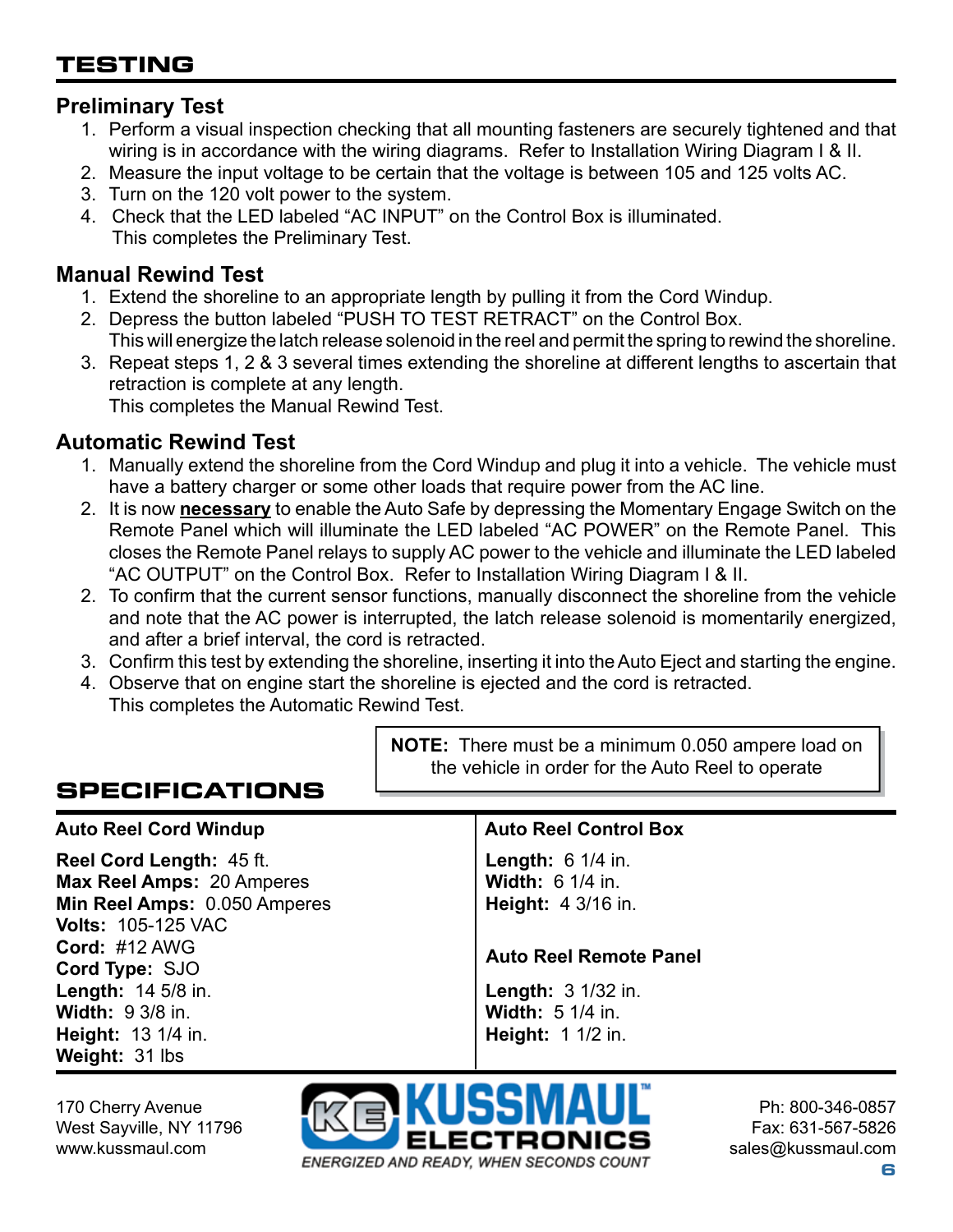# **OUTLINE DRAWING**



#### **I. Auto Reel Cord Windup**

**II. Auto Reel Control Box II. Auto Reel Remote Panel** 



170 Cherry Avenue West Sayville, NY 11796 www.kussmaul.com

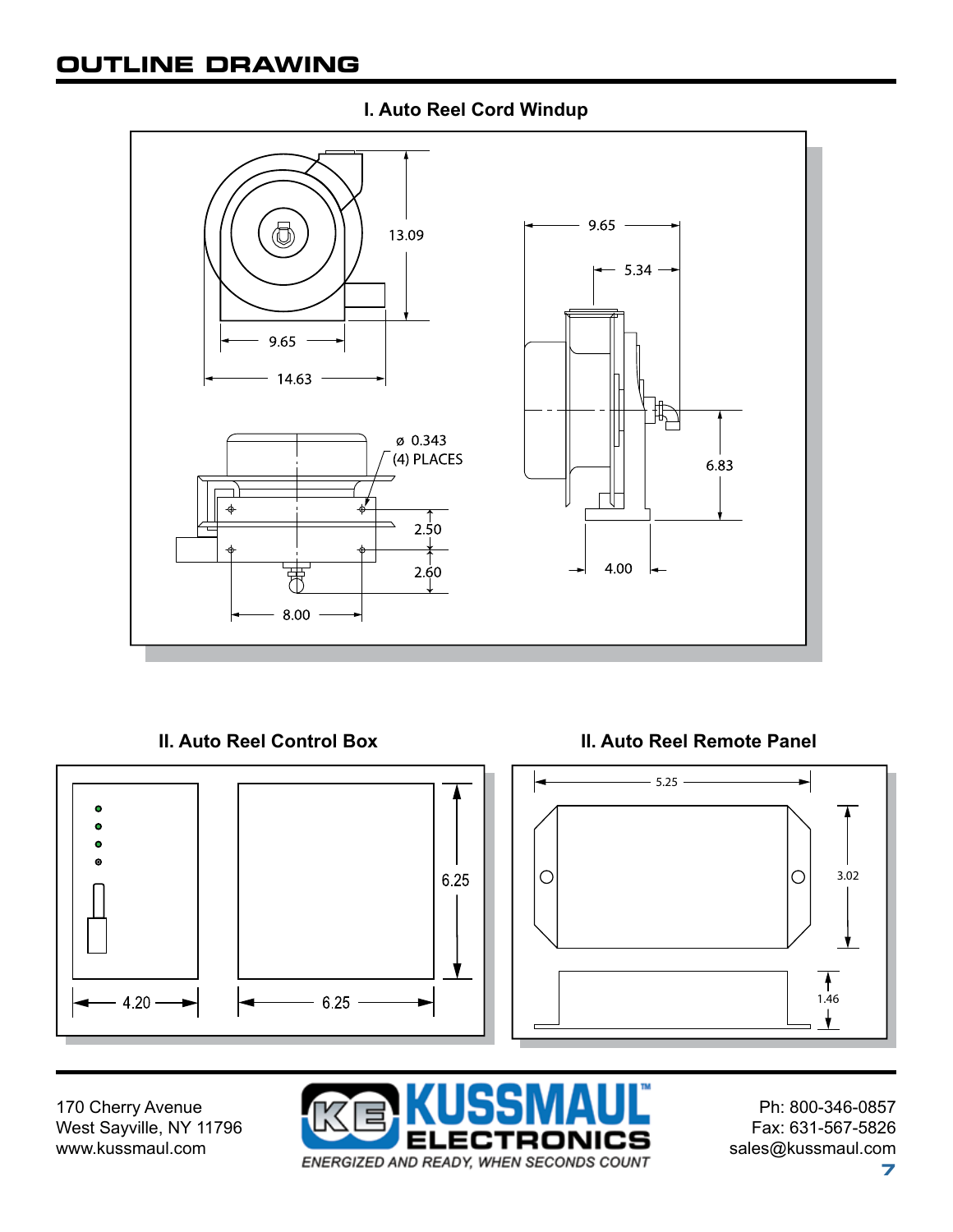# **OPTIONAL ACCESSORIES**

#### **I. SUPER 30 AUTO EJECT, MODEL #: 091-55-15-120**

- **Automatically Disconnects Shoreline**
- Totally Automatic Operation, No Push Button
- Automatic Plug Detector
- Automatic Anti-Arc Device Built-In

#### **• Auto Reel works with ALL 120 Volt, 15 & 20 Amp Auto Eject models**



#### **II. CONNECTOR PROTECTOR, MODEL #: 091-55-069**

- Shock-resistant rubber jacket protects connector when dropped
- 1/8" wall thickness rubber jacket fits over cord connectors



170 Cherry Avenue West Sayville, NY 11796 www.kussmaul.com